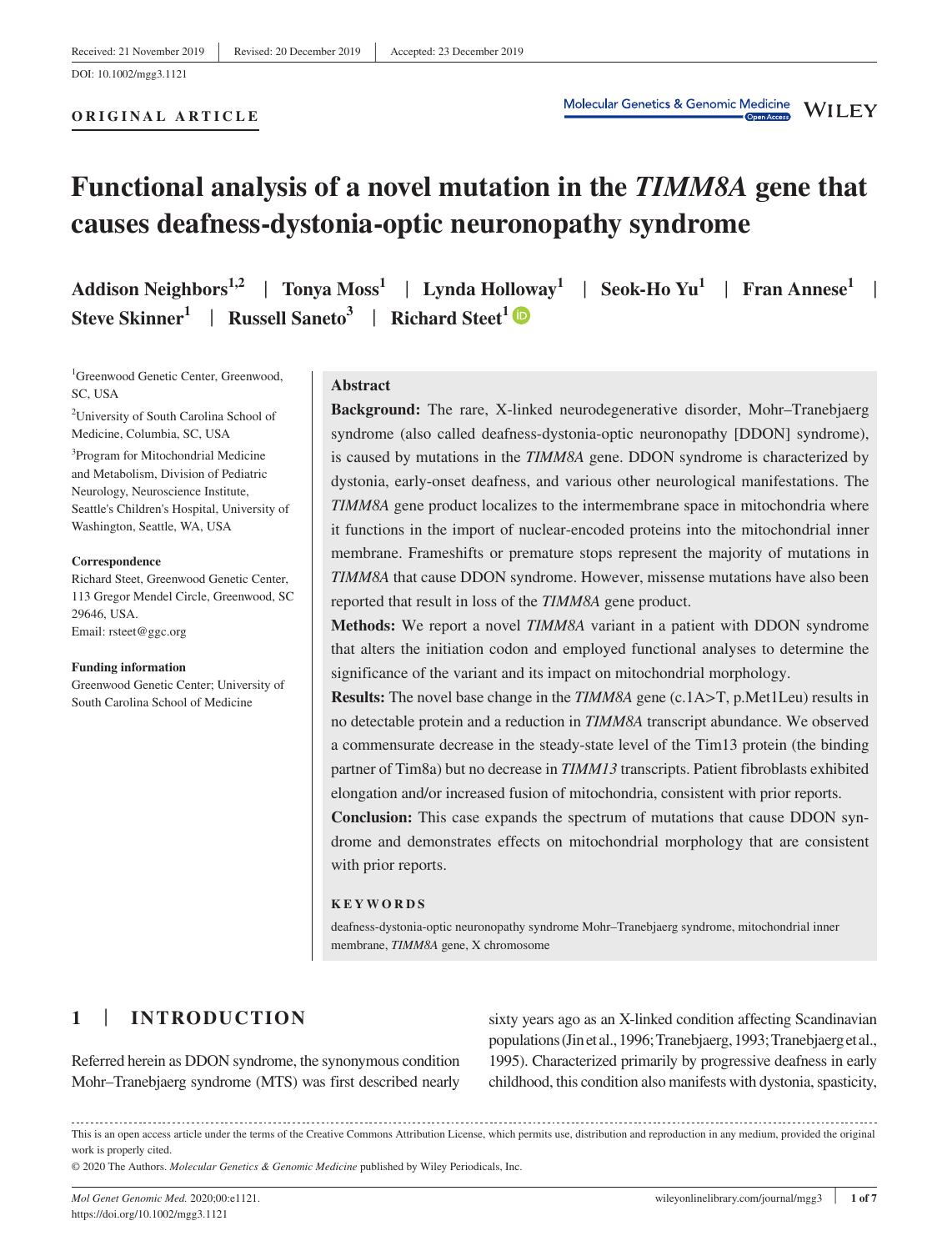2 of 7 **W**<sub>II</sub> **EV** Molecular Genetics & Genomic Medicine **All and Service Contract Contract Contract Contract Contract Contract Contract Contract Contract Contract Contract Contract Contract Contract Contract Contract Con** 

and dysphagia (Bahmad, Merchant, Nadol, & Tranebjaerg, 2007; Ha et al., 2012; Kojovic et al., 2013). Mental disturbances and vision loss with variable onset and progression are also common phenotypes (Tranebjaerg et al., 2001). Located on Xq22, the gene associated with DDON syndrome, *TIMM8A* (originally called DDP for deafness–dystonia peptide; OMIM#300356) encodes a small protein that localizes to the intermembrane space in mitochondria (Jin et al., 1996; Tranebjaerg et al., 1995). Tim8 forms a complex with other small TIM proteins, to facilitate the import of nuclear-encoded proteins into the mitochondrial inner membrane (Beverly, Sawaya, Schmid, & Koehler, 2008; Hasson et al., 2010; Rothbauer et al., 2001).

The pathogenetic mechanism of DDON is not fully defined. However, several studies have implicated impaired transport through the intermembrane space, and subsequent mitochondrial dysfunction when Tim8 is unable to associate with its binding partner, Tim13, as the primary driver of pathogenesis. Loss of the Tim8/Tim13 complex alters the transport and function of other proteins in the inner mitochondrial membrane, including Tim22 and Tim23 (Hasson et al., 2010; Rothbauer et al., 2001). Notably, downregulation or absence of Tim8 does not affect Tim23 import or levels in patient cell lines (Engl, Florian, Tranebjaerg, & Rapaport, 2012). This and other studies show that loss of *TIMM8A* results in abnormal mitochondrial morphology but this is not associated with any obvious impact on mitochondrial energetics (Binder et al., 2003; Engl et al., 2012). More recently, loss of Tim8a in neurons was shown to cause defects in Complex IV assembly, priming these cells for apoptotic vulnerability (Kang et al., 2019). Most of the mutations associated with DDON syndrome are frameshifts or premature stops, and there are a few missense mutations reported, including two in the first codon of the gene (Aguirre et al., 2006; Binder et al., 2003; Blesa et al., 2007; Hofmann et al., 2002; Penamora-Destriza et al., 2015; Ujike, Tanabe, Takehisa, Hayabara, & Kuroda, 2001; Wang et al., 2019). Whether these first codon mutations result in the utilization of an alternate start site, or whether they result in the complete loss of protein noted in other DDON syndrome patients, is not known. In this report, we describe a male patient harboring a novel base change in the *TIMM8A* gene (c.1A>T, p.Met1Leu) with features of DDON syndrome and provide functional studies to confirm the pathogenic status of this variant.

# **1.1** | **Clinical summary**

Our male patient was the product of a nonconsanguineous normal pregnancy. Term delivery was via C-section due to placental hemorrhage and fortunately there were no perinatal problems from delivery. Prior to age 3 years, he met all developmental milestones on time without stagnation or regression. At 3 years, his parents began to notice some regression in his expressive language. He was eventually diagnosed with an auditory neuropathy and at age 6 years received cochlear implants. His most recent ophthalmological examination, at age 6, did not show optic neuropathy or retinal involvement. His neurological examination was otherwise without abnormality; in particular, findings of ataxia or dystonia were absent.

Due to early auditory neuropathy, a massively parallel gene sequencing panel was sent for commercial testing for hearing loss gene abnormalities (Prevention Genetics). A likely pathogenic variant in the *TIMM8A* gene, c.1A>T, p.Met1Leu was found. On parental testing, mother was found to be a carrier, with low copy numbers of the variant compared to wild type, suggesting that mother may be a mosaic for this genetic change.

### **2** | **METHODS**

# **2.1** | **Patient information and ethical compliance**

Informed consent was obtained from the parents of the proband prior to participation in the research study. All procedures employed were reviewed and approved by the appropriate institutional review committee in the GGC IRB protocol.

### **2.2** | **SDS-PAGE and western blotting**

Fractionated samples from both patient and control cell lines were resolved on a 15% SDS-PAGE gel followed by transfer to nitrocellulose membranes and blocked using 5% nonfat powdered milk in TBS-T solution for 1 hr at room temperature. The following primary antibodies were utilized at specific dilutions as indicated: Proteintech rabbit polyclonal TIMM8A antibody at (1:1,000, 24 hr, 4°C); Santa Cruz mouse monoclonal GAPDH (6C5) antibody (1:10,000, 30 min, room temperature); Santa Cruz mouse monoclonal Lamin A/C (636) antibody (1:500, overnight, 4°C); Santa Cruz mouse monoclonal Cytochrome C (7H8) antibody (1:200, overnight, 4°C); and Proteintech rabbit polyclonal TIMM13 antibody (1:500 dilution, 12 hr, 4°C). Secondary antibodies used were anti-mouse-HRP (1:3,000, 1 hr, room temperature) and anti-rabbit-HRP (1:1,000, 1 hr, room temperature). Ponceau S staining was performed to visualize total protein load.

# **2.3** | **Isolation of nuclear/mitochondria by subcellular fractionation**

A subcellular fractionation protocol was utilized in order to enhance the signal of the TIMM proteins trapped within the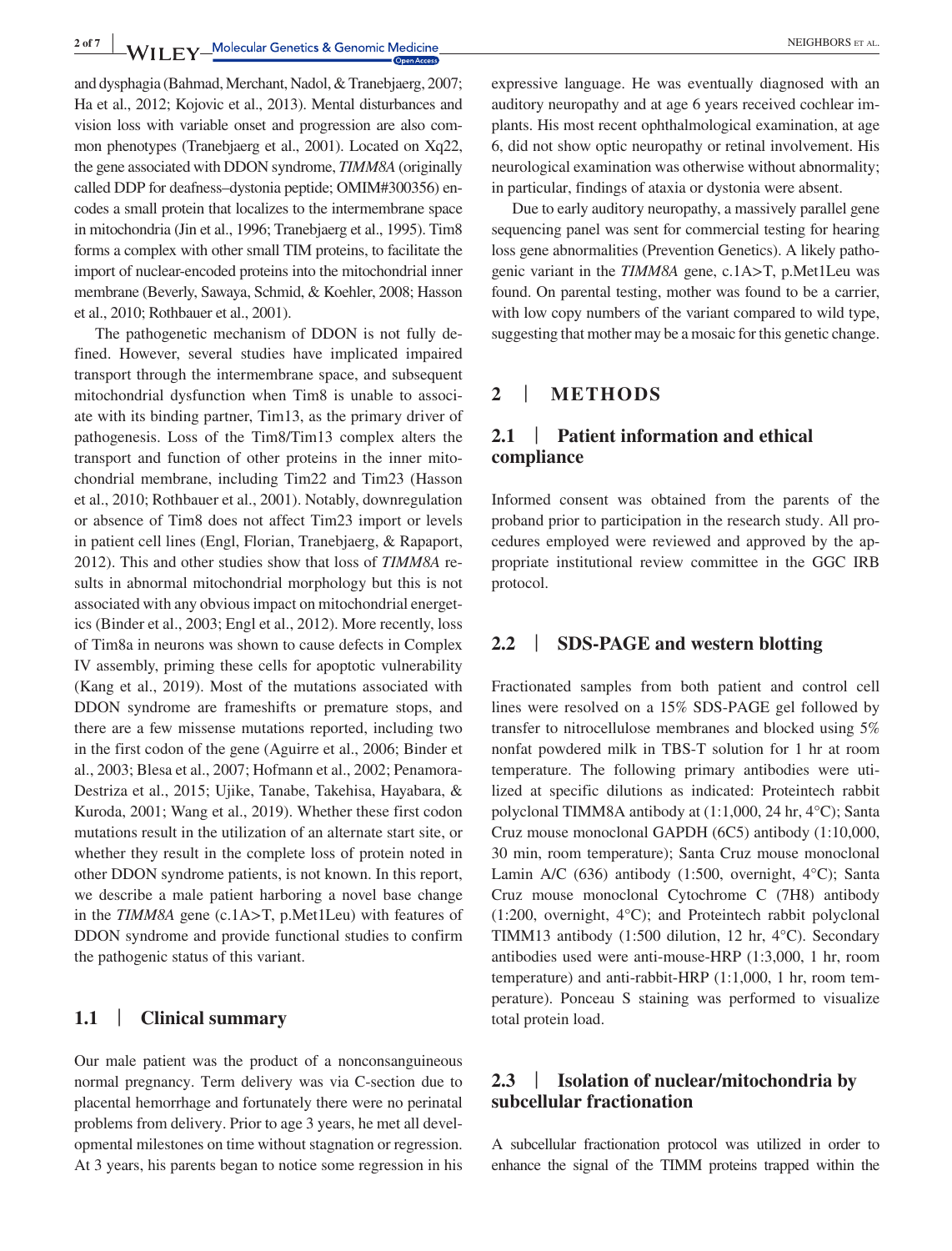mitochondrial intermembrane. Patient cells lines were cultured, fractionated into two lysates, with the first containing both nuclei and mitochondria and a second lysate including cytoplasmic and cellular membrane contents. All steps were performed on ice and centrifugation at 4°C. Subcellular fractionation buffer (SF buffer) containing 250 mM sucrose, 10 mM KCl, 20 mM HEPES (pH 7.4), 1.5 mM  $MgCl<sub>2</sub>$ , and 1 mM EDTA, 1 mM DTT, and protease inhibitor cocktail, was added to fibroblasts and lymphoblasts to generate the cell homogenates. Homogenates were passed through a 25-gauge needle ten times before centrifugation at 8,000 rpm (10,000 *g*) for 12 min resulted in a pellet containing the nuclear and mitochondrial material and a supernatant fraction. RIPA buffer was added to the fractionated cellular components to solubilize the proteins, and a BCA assay performed to quantify total protein concentration in each fraction.

### **2.4** | **Mitochondrial staining**

Fibroblasts were seeded onto coverslips in a twelve-well cell culture plate. After washing with DPBS containing calcium and magnesium, the cells were fixed to the slides with the addition of 3.7% formaldehyde for 10 min followed by washing 4 times in DPBS containing calcium and magnesium. Permeabilization was achieved with the addition of 1 ml of 0.1% Triton-X in DPBS for 10 min at room temperature, and then, wells were washed three times with DPBS containing calcium and magnesium. Fixed coverslips were blocked using 3% bovine serum albumin and incubation for 1 hr at room temperature on a rotator followed by washing with DPBS. A rabbit polyclonal anti-P5CS (ALDH18A1) antibody (1:250 dilution) was used to label mitochondria in staining buffer for one hour at room temperature followed by incubation with an Alexa Fluor 488 goat anti-rabbit IgG secondary antibody

(Abcam, 1:500 dilution) in the dark for 1 hr. After washing, the coverslips were mounted with Prolong  $Gold^{TM}$  and visualized using an Olympus FV3000 confocal microscope. To quantify the percentage of elongated mitochondria, images from 8 different fields of cells were obtained and the percentage of elongated mitochondria relative to the total mitochondria scored was determined in each field. These percentages were then averaged, and statistical significance calculated using a Student's *t* test.

# **3** | **RESULTS**

# **3.1** | **Genetic and biochemical characterization**

Patients with DDON syndrome typically bear loss of function mutations in the *TIMM8A* gene, although some missense mutations have also been reported that impact the start codon. Massive parallel sequencing using an auditory neuropathy panel and buccal cells of the patient uncovered an A>T change in the initiation codon, which can in theory alter both translation initiation and possibly *TIMM8A* transcription. To study whether the patient's *TIMM8A* mutation impairs translation of the protein, we first performed Western blot analysis on patient fibroblasts. The results of this experiment show that the patient's fibroblasts



**FIGURE 1** (a) Western blot analysis of the *TIMM8A* gene product in control (WT) and patient (P1) fibroblast lysates. A representative blot of three independent experiments is shown. GAPDH was used as a loading control. (b) Subcellular fractionation and Western blot analysis of fibroblast and lymphoblast lysates. Lamin A/C and GAPDH were used as controls for the fidelity of the fractionation of nuclear/mitochondria and cytosolic pools, respectively. (c) Western blot analysis of the *TIM13* gene product in control (WT) and patient (P1) fibroblast lysates. Tim13 protein is greatly reduced but still detectable in patient cells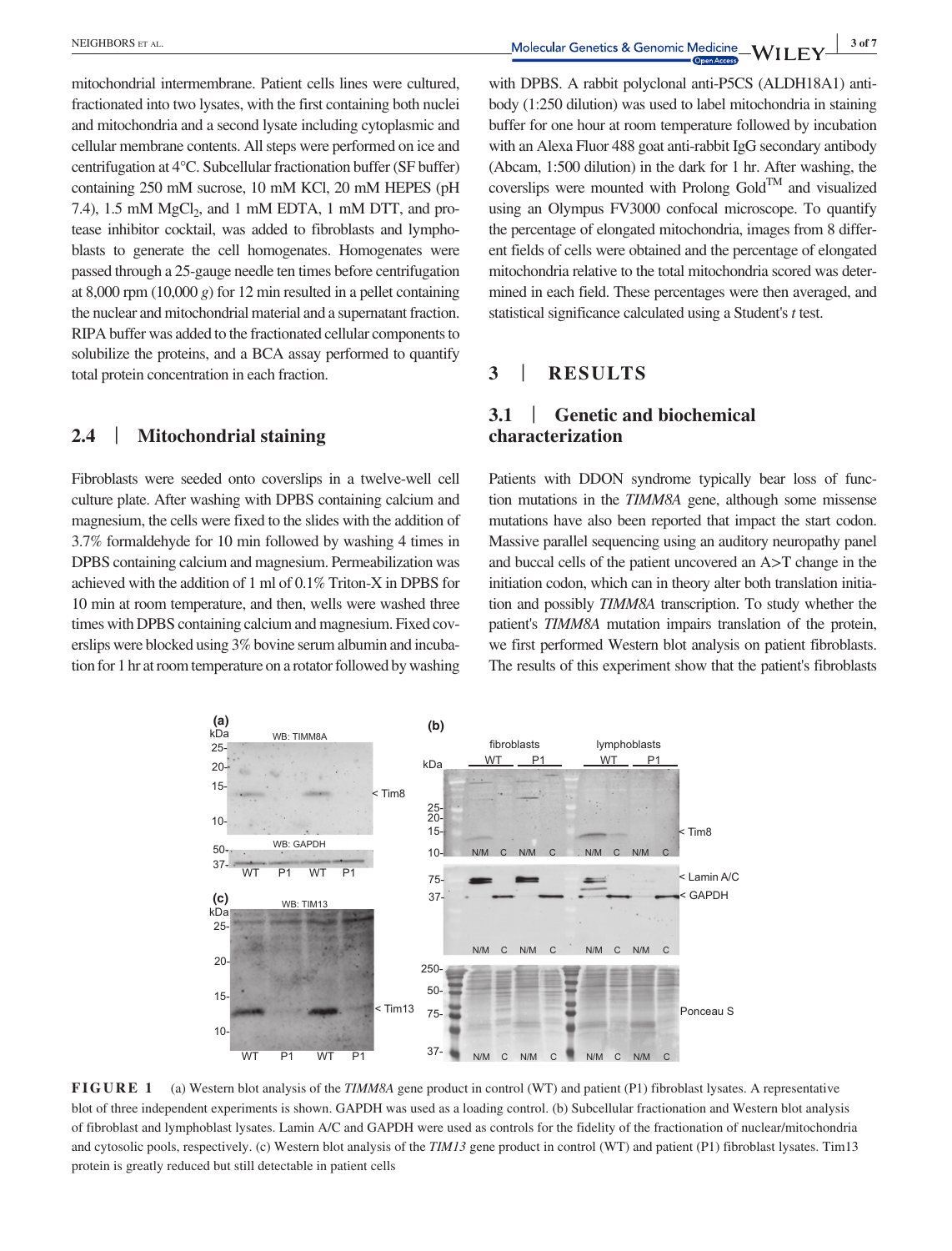**4 of 7 W II EV** Molecular Genetics & Genomic Medicine

make no detectable Tim8a protein, consistent with the fact that the mutation disrupts the start codon of the *TIMM8A* transcript (Figure 1a). There was no evidence of a truncated peptide in these cells that might indicate the usage of an alternate start site, although we cannot rule out that another start site is used but produces an unstable peptide. We also examined Tim8a levels in patient lymphoblasts to determine whether loss of the protein was observed in another cell type. Both fibroblasts and lymphoblasts were lysed using a detergent-free, subcellular fractionation buffer, and the mitochondria and nuclei fraction separated from the cytosolic fraction. Analysis of marker proteins for the nuclear/ mitochondrial fraction (Lamin A/C) and cytosol (GAPDH) demonstrate the fidelity of the fractionation, and Ponceau S staining shows an equivalent amount of total protein was resolved. The results in Figure 1b show that regardless of the cell type, the patient does not make any detectable levels of the Tim8 protein. We



**FIGURE 2** Quantitative PCR analysis of *TIMM8A* and *TIM13* transcript abundance in WT and P1 fibroblasts, normalized to *RPL4* transcript abundance. Data represent the average of three independent analyses

next assessed whether loss of the Tim8a protein would alter the steady-state level of its binding partner Tim13. Prior reports demonstrated variable loss of Tim13 in DDONS/MTS patient cells. Western blot of fibroblast lysates showed a striking reduction, but not absence, of Tim13 in the patient cells (Figure 1c). The reduction of Tim13 is at the level of the protein as qPCR analysis revealed equivalent transcript abundance in control and patient fibroblasts (Figure 2). However, *TIMM8A* transcript was reduced roughly 50% in the patient fibroblasts, suggesting that the A>T base change may impact the transcription of the *TIMM8A* gene.

Tim8a and Tim13 are part of a small protein complex involved in the import of proteins through the inner mitochondrial membrane. Loss of this import has been shown to cause altered mitochondrial morphology (Binder et al., 2003; Engl et al., 2012). Using an antibody to the mitochondrial enzyme, pyrroline 5-carboxlate synthase (P5CS), we stained control and patient fibroblasts to ask whether morphology of this organelle was abnormal (Figure 3). Our results show a clear increase in elongated mitochondria in the patient. These elongated mitochondria, which have a cigar-like (as opposed to a globular) appearance in the patient cells, may arise due to increased fusion—a phenotype that could reflect the failure to import specific inner membrane proteins or another Tim8 dependent function.

## **4** | **DISCUSSION**

With the addition of a novel frameshift variant described in 2019 (Wang et al., 2019), approximately fifteen pathogenic variants in the *TIMM8A* gene resulting in DDON have been documented in the literature. The variant described in this report of a c.1A>T start loss bears similarity to earlier start loss cases (Binder et al., 2003; Merchant et al., 2001; Penamora-Destriza et al., 2015; Tranebjaerg, 2012). In all three cases, the methionine required to initiate protein





**FIGURE 3** (a) Immunostaining of the mitochondrial enzyme pyrolline 5-carboxlate synthase (P5CS) in WT and P1 fibroblasts. (b) Quantification of the percentage of elongated mitochondria relative to the total mitochondria in eight cell fields across two independent experiments. 60–80 mitochondria per cell field were counted. \*\*\**p* < .001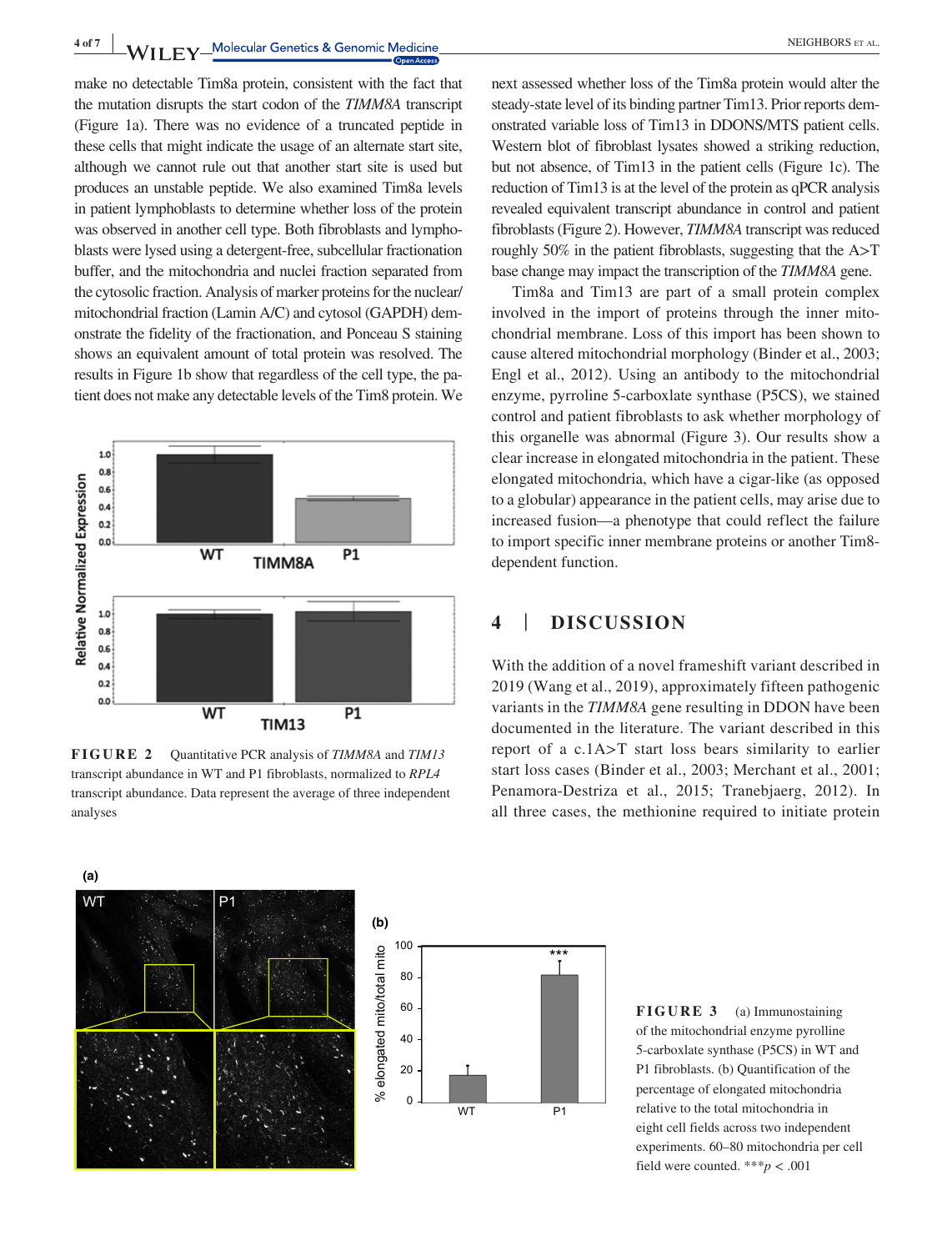translation is replaced leading to a complete absence of the Tim8a/DDP protein. The absence or variant forms of the *TIMM8A* gene product appear to only significantly influence the function of neurons within specific neuronal populations. Roesch et al. revealed elevated levels of both Tim8 and Tim13 within large neurons of the brain in mouse models of specific structures including components of the basal ganglia, brainstem, and the Purkinjie cells of the cerebellum (Roesch, Hynds, Varga, Tranebjaerg, & Koehler, 2004). Implication of these structures may correlate with the symptomatology in DDON patients, including the characteristic dystonia and variable neuropsychological features.

Rates of mitochondrial fusion and fission directly dictate the organelle's morphology and function. The balanced intramitochondrial contents achieved by proper fission and fusion are required for normal functioning (Chen et al., 2010). Beyond its function of shuttling proteins across the mitochondrial intermembrane space, Arnoult et al. characterized the role of the C-terminal portion of Tim8a interacting with the well-characterized dynamin-related protein 1 (DRP1) during programmed cell death (PCD) of the mitochondria (Arnoult et al., 2005). They demonstrated extensive fragmentation of mitochondria occurs during PCD, which is accomplished through increased rates of fission when DRP1 localizes to the mitochondria via its interaction with Tim8a. These authors concluded that this DRP1-mediated mitochondrial fission occurs during caspase-independent apoptosis. HeLa cells harboring a dominant-negative mutant of DRP1 demonstrated an elongated morphological appearance with fused interconnected tubules because of the inhibition of mitochondrial fission (Arnoult et al., 2005). Engl et al. published work documenting that both DDON patient fibroblasts featuring the c.116delT variant in the *TIMM8A* gene and HeLa cells transfected with siRNA targeting *TIMM8A* yielded mitochondrial with similar elongated morphology (Engl et al., 2012).

Neurons function as highly polarized cells that require a sufficient amount of mitochondria within specific locations to carry out its actions such as axonal transport and synaptic transport. This polarity requires DRP1-directed mitochondrial fission during development to appropriately distribute mitochondria and represents an essential requirement for neuronal viability. While expendable in most other cells of the body such as fibroblasts, DRP1 depletion prevents mitochondria survival and proliferation in the developing neuron so that their processes fail to generate the appropriate synaptic formation with other neurons (Kageyama et al., 2012). Additionally, it was shown that mitochondrial fission enables postmitotic neuron survival for a short time by reducing damage by oxidative species. Purkinjie cells of the cerebellum in DRP1 deficient mice increased fusion and caused

**NEIGHBORS ET AL.** 5 of 7

mitochondria tubules to elongate. Likewise, hippocampal primary neurons in rats with suppressed DRP1 expression slowed cell death and fragmentation of mitochondria when compared to overexpression of DRP1, but ultimately did not protect against necrotic death of the neuron (Estaquier & Arnoult, 2007).

Based upon these findings, one theory to account for DDON syndrome pathogenesis would be that the primary neurons of these sensory pathways along with other cortical tracts require an advanced level of regulation of their mitochondrial morphology via the Tim8 and DRP1 interaction to ensure the appropriate distribution of mitochondria as these primary neurons further differentiate. Failure of proper localization of DRP1 to the mitochondria due to the absence of the Tim8 protein leading to subsequent loss of mitochondrial fission would cause an accumulation of elongated mitochondria. Further differentiation of these primary neurons as the brain matures would not allow for proper recycling of mitochondria so that accumulation of damaged mitochondria would lead to death of these primary neurons, mirroring the postmortem findings described above. This Tim8/DRP1 interaction must play a central role in the primary neurons of the auditory and visual sensory pathways so that in its absence, degeneration occurs to produce the hallmark DDON symptomology and histopathologic findings.

Optic atrophy protein 1 (Opa1) is a well-characterized mediator of mitochondrial fusion that is localized to the mitochondrial inner membrane. Its function is in direct opposition to that of DRP1 and contains splice variants that are specific to tissues located in the retina and cochlea. Mutations in Opa1 resulting in autosomal-dominant optic atrophy plus syndrome (ADOA+) bear a striking resemblance to that of DDON (Davies et al., 2007; Yu-Wai-Man, Griffiths, & Chinnery, 2011; Yu-Wai-Man et al., 2010). Here, however, optic atrophy with visual impairment is the initial manifestation during childhood, followed by sensorineural hearing loss in late childhood to young adulthood. Mitochondria in ADOA+ display morphological abnormalities characterized by increased fragmentation resulting in smaller, more punctuated mitochondria. This morphological difference is attributed to increased rates of mitochondrial fission due to the lack of Opa1 mediated fusion. This has been demonstrated in both retinal and nonretinal cells such as fibroblasts (Davies et al., 2007).

Advancements in the therapies that hold the potential to treat single gene-causing disorders represent an exciting frontier in clinical research. DDON syndrome results from mutations of a single gene, *TIMM8A*, and the novel variant described in this case report as a start loss located at the first codon may be a candidate for read through pharmaceuticals (Bello & Pegoraro, 2016; Keeling, Xue, Gunn, & Bedwell, 2014; Rowe & Clancy, 2009). These drugs are characterized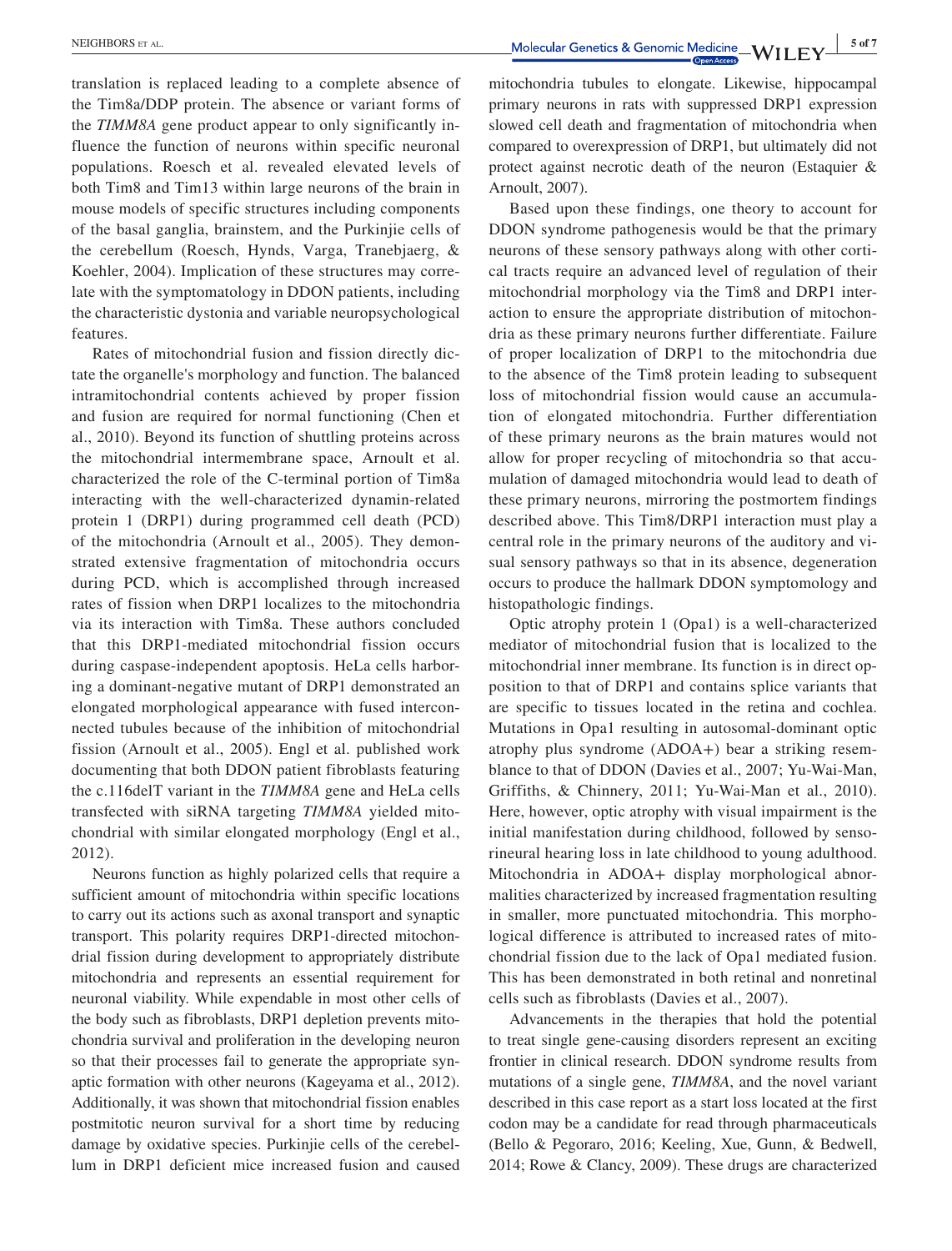**6 of 7 WILEY** Molecular Genetics & Genomic Medicine **And All Accords** AL.

by binding to ribosomes to induce a translational "readthrough" of premature stop codons to generate a full-length protein. The drug ELX-02 is an investigational synthetic eukaryotic ribosome–selective glycoside currently undergoing clinical trials to assess its use in CF patients currently within the United States (Leubitz et al., 2019). Whether this compound, or other drugs being considered for the treatment of optic neuropathy, will prove effective requires further investigation.

### **ACKNOWLEDGMENTS**

The authors acknowledge the Greenwood Genetic Center and the University of South Carolina School of Medicine SOAR program for the financial support of Addison Neighbors. We acknowledge Dr. Heather Flanagan-Steet for assistance with confocal microscopy.

### **CONFLICT OF INTEREST**

The authors declare no conflict of interest as part of this work. This manuscript does not contain any shared data.

#### **ORCID**

*Richard Steet* <https://orcid.org/0000-0002-0975-4963>

#### **REFERENCES**

- Aguirre, L. A., del Castillo, I., Macaya, A., Meda, C., Villamar, M., Moreno-Pelayo, M. A., & Moreno, F. (2006). A novel mutation in the gene encoding TIMM8a, a component of the mitochondrial protein translocase complexes, in a Spanish familial case of deafness-dystonia (Mohr-Tranebjaerg) syndrome. *American Journal of Medical Genetics. Part A*, *140*, 392–397. [https://doi.org/10.1002/](https://doi.org/10.1002/ajmg.a.31079) [ajmg.a.31079](https://doi.org/10.1002/ajmg.a.31079)
- Arnoult, D., Rismanchi, N., Grodet, A., Roberts, R. G., Seeburg, D. P., Estaquier, J., … Blackstone, C. (2005). Bax/Bak-dependent release of DDP/TIMM8a promotes Drp1-mediated mitochondrial fission and mitoptosis during programmed cell death. *Current Biology*, *15*, 2112–2118. <https://doi.org/10.1016/j.cub.2005.10.041>
- Bahmad, F. Jr, Merchant, S. N., Nadol, J. B. Jr, & Tranebjaerg, L. (2007). Otopathology in Mohr-Tranebjaerg syndrome. *The Laryngoscope*, *117*, 1202–1208. <https://doi.org/10.1097/MLG.0b013e3180581944>
- Bello, L., & Pegoraro, E. (2016). Genetic diagnosis as a tool for personalized treatment of Duchenne muscular dystrophy. *Acta Myologica: Myopathies and Cardiomyopathies*, *35*, 122–127.
- Beverly, K. N., Sawaya, M. R., Schmid, E., & Koehler, C. M. (2008). The Tim8-Tim13 complex has multiple substrate binding sites and binds cooperatively to Tim23. *Journal of Molecular Biology*, *382*, 1144–1156. <https://doi.org/10.1016/j.jmb.2008.07.069>
- Binder, J., Hofmann, S., Kreisel, S., Wohrle, J. C., Bazner, H., Krauss, J. K., … Bauer, M. F. (2003). Clinical and molecular findings in a patient with a novel mutation in the deafness-dystonia peptide (DDP1) gene. *Brain*, *126*, 1814–1820. <https://doi.org/10.1093/brain/awg174>
- Blesa, J. R., Solano, A., Briones, P., Prieto-Ruiz, J. A., Hernandez-Yago, J., & Coria, F. (2007). Molecular genetics of a patient with Mohr-Tranebjaerg syndrome due to a new mutation in the DDP1 gene. *Neuromolecular Medicine*, *9*, 285–291. [https://doi.org/10.1007/](https://doi.org/10.1007/s12017-007-8000-3) [s12017-007-8000-3](https://doi.org/10.1007/s12017-007-8000-3)
- Chen, H., Vermulst, M., Wang, Y. E., Chomyn, A., Prolla, T. A., McCaffery, J. M., & Chan, D. C. (2010). Mitochondrial fusion is required for mtDNA stability in skeletal muscle and tolerance of mtDNA mutations. *Cell*, *141*, 280–289. [https://doi.org/10.1016/j.](https://doi.org/10.1016/j.cell.2010.02.026) [cell.2010.02.026](https://doi.org/10.1016/j.cell.2010.02.026)
- Davies, V. J., Hollins, A. J., Piechota, M. J., Yip, W., Davies, J. R., White, K. E., … Votruba, M. (2007). Opa1 deficiency in a mouse model of autosomal dominant optic atrophy impairs mitochondrial morphology, optic nerve structure and visual function. *Human Molecular Genetics*, *16*, 1307–1318. <https://doi.org/10.1093/hmg/ddm079>
- Engl, G., Florian, S., Tranebjaerg, L., & Rapaport, D. (2012). Alterations in expression levels of deafness dystonia protein 1 affect mitochondrial morphology. *Human Molecular Genetics*, *21*, 287–299. [https://](https://doi.org/10.1093/hmg/ddr458) [doi.org/10.1093/hmg/ddr458](https://doi.org/10.1093/hmg/ddr458)
- Estaquier, J., & Arnoult, D. (2007). Inhibiting Drp1-mediated mitochondrial fission selectively prevents the release of cytochrome c during apoptosis. *Cell Death and Differentiation*, *14*, 1086–1094. <https://doi.org/10.1038/sj.cdd.4402107>
- Ha, A. D., Parratt, K. L., Rendtorff, N. D., Lodahl, M., Ng, K., Rowe, D. B., … Fung, V. S. (2012). The phenotypic spectrum of dystonia in Mohr-Tranebjaerg syndrome. *Movement Disorders*, *27*, 1034–1040. <https://doi.org/10.1002/mds.25033>
- Hasson, S. A., Damoiseaux, R., Glavin, J. D., Dabir, D. V., Walker, S. S., & Koehler, C. M. (2010). Substrate specificity of the TIM22 mitochondrial import pathway revealed with small molecule inhibitor of protein translocation. *Proceedings of the National Academy of Sciences of the United States of America*, *107*, 9578–9583. [https://](https://doi.org/10.1073/pnas.0914387107) [doi.org/10.1073/pnas.0914387107](https://doi.org/10.1073/pnas.0914387107)
- Hofmann, S., Rothbauer, U., Muhlenbein, N., Neupert, W., Gerbitz, K. D., Brunner, M., & Bauer, M. F. (2002). The C66W mutation in the deafness dystonia peptide 1 (DDP1) affects the formation of functional DDP1.TIM13 complexes in the mitochondrial intermembrane space. *The Journal of Biological Chemistry*, *277*, 23287–23293. <https://doi.org/10.1074/jbc.M201154200>
- Jin, H., May, M., Tranebjaerg, L., Kendall, E., Fontan, G., Jackson, J., … Vetrie, D. (1996). A novel X-linked gene, DDP, shows mutations in families with deafness (DFN-1), dystonia, mental deficiency and blindness. *Nature Genetics*, *14*, 177–180. [https://doi.org/10.1038/](https://doi.org/10.1038/ng1096-177) [ng1096-177](https://doi.org/10.1038/ng1096-177)
- Kageyama, Y., Zhang, Z., Roda, R., Fukaya, M., Wakabayashi, J., Wakabayashi, N., … Sesaki, H. (2012). Mitochondrial division ensures the survival of postmitotic neurons by suppressing oxidative damage. *The Journal of Cell Biology*, *197*, 535–551. [https://doi.](https://doi.org/10.1083/jcb.201110034) [org/10.1083/jcb.201110034](https://doi.org/10.1083/jcb.201110034)
- Kang, Y., Anderson, A. J., Jackson, T. D., Palmer, C. S., De Souza, D. P., Fujihara, K. M., … Stojanovski, D. (2019) Function of hTim8a in complex IV assembly in neuronal cells provides insight into pathomechanism underlying Mohr-Tranebjaerg syndrome. *ELife*, *8*, e48828. <https://doi.org/10.7554/eLife.48828>
- Keeling, K. M., Xue, X., Gunn, G., & Bedwell, D. M. (2014). Therapeutics based on stop codon readthrough. *Annual Review of Genomics and Human Genetics*, *15*, 371–394. [https://doi.](https://doi.org/10.1146/annurev-genom-091212-153527) [org/10.1146/annurev-genom-091212-153527](https://doi.org/10.1146/annurev-genom-091212-153527)
- Kojovic, M., Parees, I., Lampreia, T., Pienczk-Reclawowicz, K., Xiromerisiou, G., Rubio-Agusti, I., … Bhatia, K. P. (2013). The syndrome of deafness-dystonia: Clinical and genetic heterogeneity. *Movement Disorders*, *28*, 795–803. [https://doi.org/10.1002/](https://doi.org/10.1002/mds.25394) [mds.25394](https://doi.org/10.1002/mds.25394)
- Leubitz, A., Frydman-Marom, A., Sharpe, N., van Duzer, J., Campbell, K. C. M., & Vanhoutte, F. (2019). Safety, tolerability, and